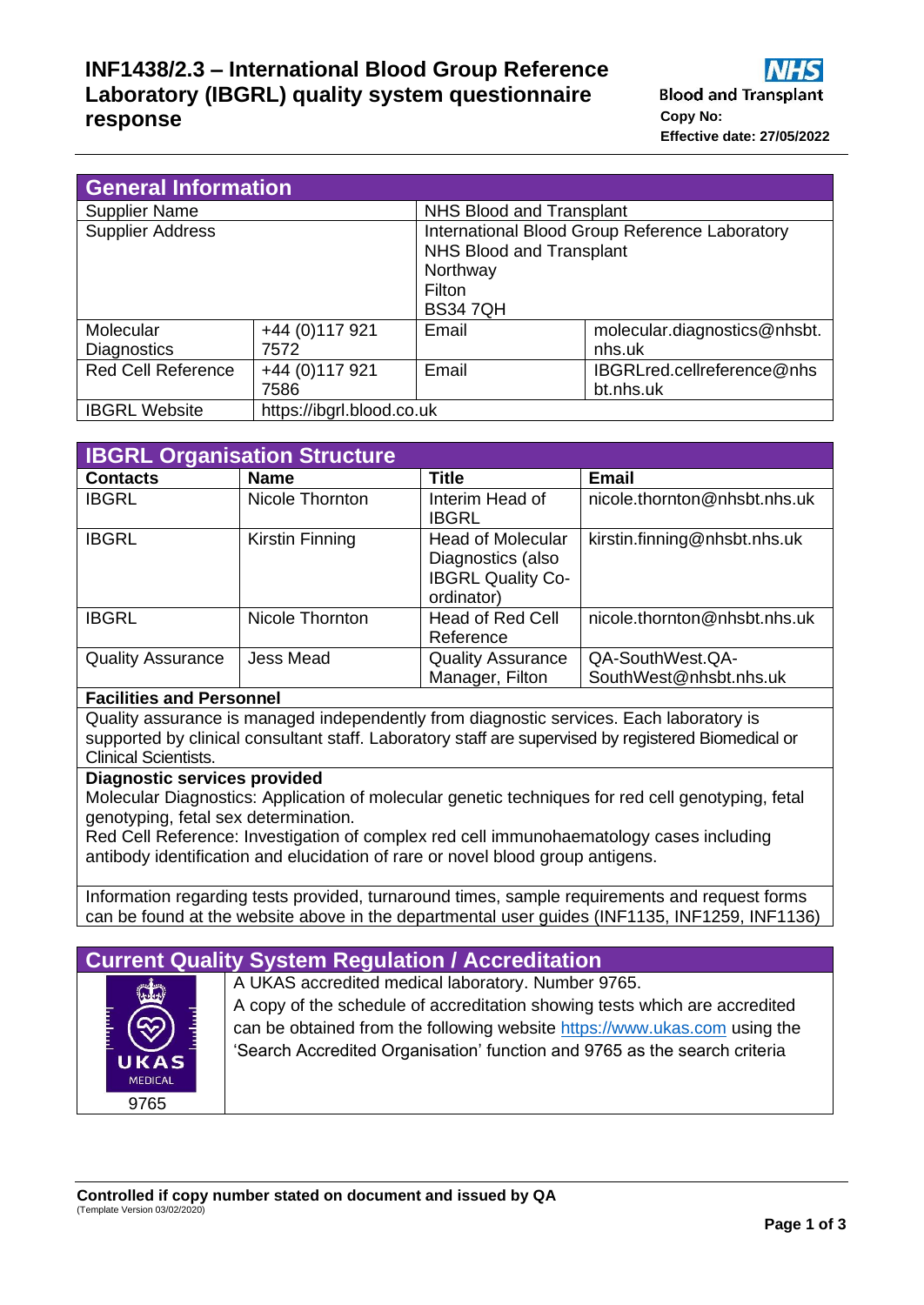**Blood and Transplant Effective date: 27/05/2022**

|                                                                             | <b>Effective date: 27/05/2022</b> |
|-----------------------------------------------------------------------------|-----------------------------------|
| <b>Quality Management System (QMS)</b>                                      |                                   |
| <b>IBGRL's documented QMS includes:</b>                                     |                                   |
| <b>Quality Manual</b><br>$\bullet$                                          |                                   |
| <b>Quality Policy</b><br>$\bullet$                                          |                                   |
| Quality management review<br>$\bullet$                                      |                                   |
| Document and data control                                                   |                                   |
| Record retention policy and procedure<br>$\bullet$                          |                                   |
| Staff training and competency assessment<br>$\bullet$                       |                                   |
| Risk management<br>$\bullet$                                                |                                   |
| Non-conformance, corrective and preventative action procedures<br>$\bullet$ |                                   |
| Root cause analysis<br>$\bullet$                                            |                                   |
| Customer complaint handling<br>$\bullet$                                    |                                   |
| Change control and validation<br>$\bullet$                                  |                                   |
| Continuous improvement<br>$\bullet$                                         |                                   |
| Internal audit<br>$\bullet$                                                 |                                   |
| Participation in all relevant external quality assessment<br>$\bullet$      |                                   |
| Internal quality control<br>$\bullet$                                       |                                   |
| Supplier assessment                                                         |                                   |
| Motoriale managament                                                        |                                   |

- Materials management
- Equipment management and calibration
- Standard operating procedures for all laboratory investigation

| <b>Participation in External Quality Assessment</b>                                           |                                                                      |  |  |  |
|-----------------------------------------------------------------------------------------------|----------------------------------------------------------------------|--|--|--|
| Molecular                                                                                     | <b>NEQAS Red Cell Genotyping</b>                                     |  |  |  |
| <b>Diagnostics</b>                                                                            | BioArray Proficiency Testing - HEA Assay                             |  |  |  |
|                                                                                               | NEQAS NIPT for fetal sex pilot scheme                                |  |  |  |
|                                                                                               | EQA NI fetal RHD genotyping scheme (DEKS)                            |  |  |  |
| <b>Red Cell</b>                                                                               | NEQAS Blood Transfusion Laboratory Practice and Red Cell Genotyping. |  |  |  |
| Reference                                                                                     |                                                                      |  |  |  |
| All NEQAS/EQA results are promptly reviewed. Any episodes of poor performance or<br>$\bullet$ |                                                                      |  |  |  |
| trends that indicate an adverse impact on the quality of diagnostic testing/results are       |                                                                      |  |  |  |
| immediately managed through the corrective action system with records of root cause           |                                                                      |  |  |  |

immediately managed through the corrective action system with records of root cause analysis and preventative action. IBGRL does not release details of specific EQA results but will notify users of anything that would affect the quality of test results, including significant failures in EQA.

# **Internal quality control (IQC)**

NHSBT's Diagnostic Laboratories IQC:

- Extends through the laboratories' repertoire of diagnostic tests
- Is based on external reference material/standards where available
- Includes positive/sensitivity and negative/specificity controls where applicable
- IQC results are validated as a part of test result authorisation
- Records of IQC are maintained

**Materials management**